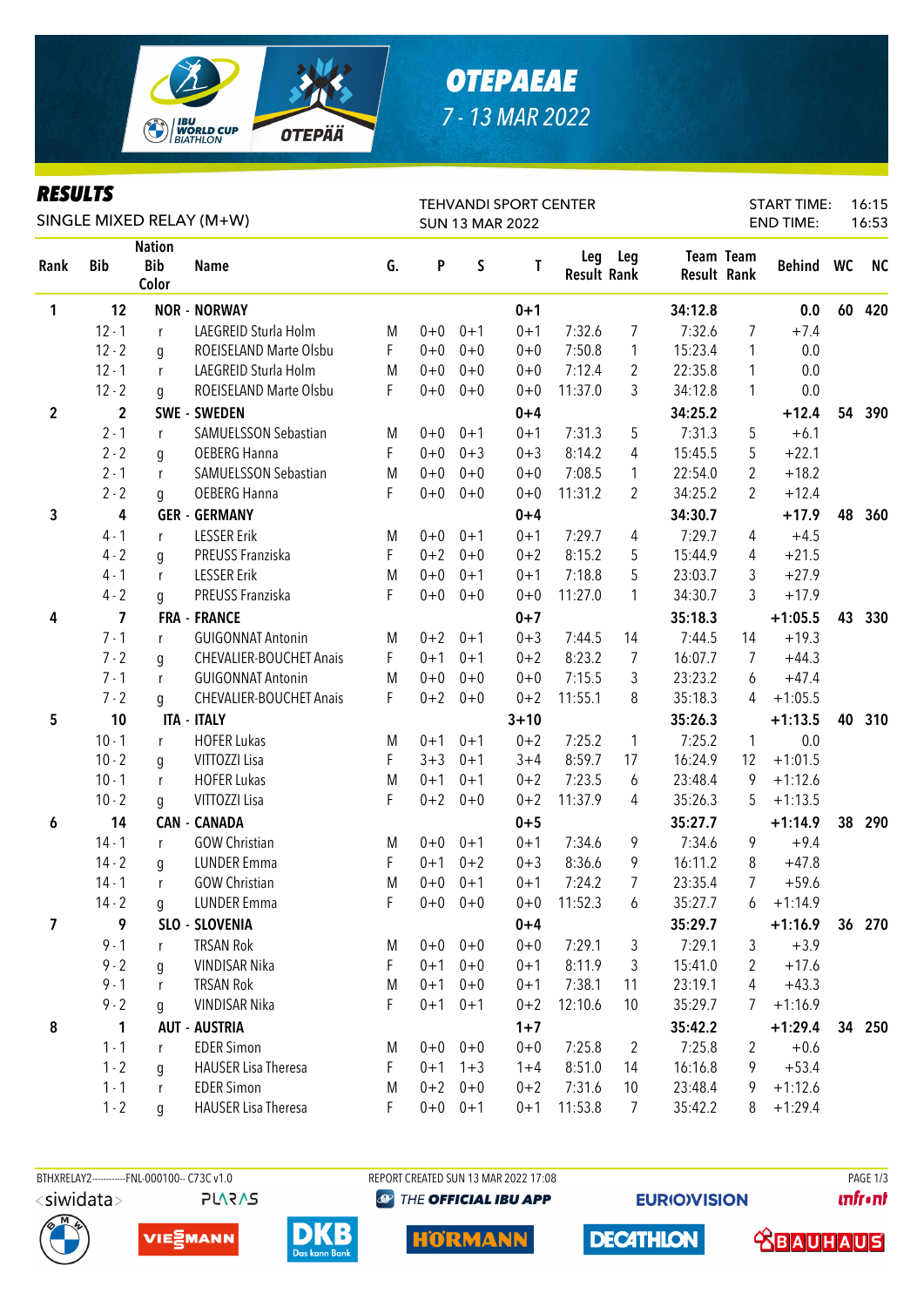

# *OTEPAEAE 7 - 13 MAR 2022*

#### *RESULTS*

| <i><b>KESULIS</b></i><br>SINGLE MIXED RELAY (M+W) |            |                                      |                                   |    | <b>TEHVANDI SPORT CENTER</b><br><b>SUN 13 MAR 2022</b> |             |          |                           |                | <b>START TIME:</b><br><b>END TIME:</b> |           |           |    | 16:15<br>16:53 |
|---------------------------------------------------|------------|--------------------------------------|-----------------------------------|----|--------------------------------------------------------|-------------|----------|---------------------------|----------------|----------------------------------------|-----------|-----------|----|----------------|
| Rank                                              | <b>Bib</b> | <b>Nation</b><br><b>Bib</b><br>Color | <b>Name</b>                       | G. | P                                                      | S           | T        | Leg<br><b>Result Rank</b> | Leg            | <b>Result Rank</b>                     | Team Team | Behind WC |    | <b>NC</b>      |
| 9                                                 | 17         |                                      | <b>USA - UNITED STATES</b>        |    |                                                        |             | $0 + 10$ |                           |                | 35:59.5                                |           | $+1:46.7$ | 32 | 230            |
|                                                   | $17 - 1$   | r                                    | <b>SCHOMMER Paul</b>              | M  | $0 + 0$                                                | $0 + 2$     | $0 + 2$  | 7:39.8                    | 10             | 7:39.8                                 | 10        | $+14.6$   |    |                |
|                                                   | $17 - 2$   | g                                    | <b>DUNKLEE Susan</b>              | F  | $0 + 0$                                                | $0 + 0$     | $0 + 0$  | 8:02.3                    | $\overline{2}$ | 15:42.1                                | 3         | $+18.7$   |    |                |
|                                                   | $17 - 1$   | r                                    | <b>SCHOMMER Paul</b>              | M  | $0 + 2$                                                | $0 + 2$     | $0 + 4$  | 7:55.3                    | 17             | 23:37.4                                | 8         | $+1:01.6$ |    |                |
|                                                   | $17 - 2$   | g                                    | <b>DUNKLEE Susan</b>              | F  | $0 + 2$                                                | $0 + 2$     | $0 + 4$  | 12:22.1                   | 15             | 35:59.5                                | 9         | $+1:46.7$ |    |                |
| 10                                                | 21         |                                      | <b>KAZ - KAZAKHSTAN</b>           |    |                                                        |             | $0 + 7$  |                           |                | 36:17.8                                |           | $+2:05.0$ | 31 | 220            |
|                                                   | $21 - 1$   | r                                    | <b>MUKHIN Alexandr</b>            | M  | $0 + 1$                                                | $0 + 0$     | $0 + 1$  | 7:51.1                    | 17             | 7:51.1                                 | 17        | $+25.9$   |    |                |
|                                                   | $21 - 2$   | g                                    | VISHNEVSKAYA-SHEPORENKO<br>Galina | F  | $0 + 1$                                                | $0 + 0$     | $0 + 1$  | 8:29.1                    | 8              | 16:20.2                                | 11        | $+56.8$   |    |                |
|                                                   | $21 - 1$   | r                                    | <b>MUKHIN Alexandr</b>            | M  | $0 + 2$                                                | $0 + 1$     | $0 + 3$  | 7:43.5                    | 14             | 24:03.7                                | 13        | $+1:27.9$ |    |                |
|                                                   | $21 - 2$   | g                                    | VISHNEVSKAYA-SHEPORENKO<br>Galina | F. |                                                        | $0+2$ 0+0   | $0 + 2$  | 12:14.1                   | 11             | 36:17.8                                | 10        | $+2:05.0$ |    |                |
| 11                                                | 11         |                                      | <b>FIN - FINLAND</b>              |    |                                                        |             | $0 + 10$ |                           |                | 36:17.9                                |           | $+2:05.1$ | 30 | 210            |
|                                                   | $11 - 1$   | r                                    | <b>SEPPALA Tero</b>               | M  | $0 + 2$                                                | $0 + 2$     | $0 + 4$  | 8:02.7                    | 18             | 8:02.7                                 | 18        | $+37.5$   |    |                |
|                                                   | $11 - 2$   | g                                    | <b>MINKKINEN Suvi</b>             | F  | $0 + 3$                                                | $0 + 0$     | $0 + 3$  | 8:46.2                    | 12             | 16:48.9                                | 16        | $+1:25.5$ |    |                |
|                                                   | $11 - 1$   | r                                    | <b>SEPPALA Tero</b>               | M  | $0 + 1$                                                | $0 + 1$     | $0 + 2$  | 7:39.7                    | 13             | 24:28.6                                | 16        | $+1:52.8$ |    |                |
|                                                   | $11 - 2$   | g                                    | <b>MINKKINEN Suvi</b>             | F  | $0 + 1$                                                | $0 + 0$     | $0 + 1$  | 11:49.3                   | 5              | 36:17.9                                | 11        | $+2:05.1$ |    |                |
| 12                                                | 18         |                                      | <b>ROU - ROMANIA</b>              |    |                                                        |             | $0 + 3$  |                           |                | 36:18.1                                |           | $+2:05.3$ | 29 | 200            |
|                                                   | $18 - 1$   | r                                    | <b>SHAMAEV Dmitrii</b>            | M  | $0 + 0$                                                | $0 + 0$     | $0 + 0$  | 7:32.9                    | 8              | 7:32.9                                 | 8         | $+7.7$    |    |                |
|                                                   | $18 - 2$   | q                                    | <b>USHKINA Natalia</b>            | F  | $0 + 0$                                                | $0 + 0$     | $0 + 0$  | 8:18.5                    | 6              | 15:51.4                                | 6         | $+28.0$   |    |                |
|                                                   | $18 - 1$   | r                                    | <b>SHAMAEV Dmitrii</b>            | M  | $0 + 0$                                                | $0 + 0$     | $0 + 0$  | 7:31.4                    | 9              | 23:22.8                                | 5         | $+47.0$   |    |                |
|                                                   | $18 - 2$   | q                                    | USHKINA Natalia                   | F  | $0 + 1$                                                | $0 + 2$     | $0 + 3$  | 12:55.3                   | 18             | 36:18.1                                | 12        | $+2:05.3$ |    |                |
| 13                                                | 19         |                                      | <b>JPN - JAPAN</b>                |    |                                                        |             | $0+6$    |                           |                | 36:25.1                                |           | $+2:12.3$ | 28 | 190            |
|                                                   | $19 - 1$   | $\mathsf{r}$                         | KOBONOKI Tsukasa                  | M  | $0+0$                                                  | $0 + 1$     | $0 + 1$  | 7:45.5                    | 15             | 7:45.5                                 | 15        | $+20.3$   |    |                |
|                                                   | $19 - 2$   | g                                    | TACHIZAKI Fuyuko                  | F  | $0 + 2$                                                | $0 + 2$     | $0 + 4$  | 8:53.8                    | 16             | 16:39.3                                | 15        | $+1:15.9$ |    |                |
|                                                   | $19 - 1$   | r                                    | KOBONOKI Tsukasa                  | M  | $0 + 1$                                                | $0 + 0$     | $0 + 1$  | 7:28.8                    | 8              | 24:08.1                                | 14        | $+1:32.3$ |    |                |
|                                                   | $19 - 2$   | g                                    | TACHIZAKI Fuyuko                  | F  | $0+0$                                                  | $0 + 0$     | $0 + 0$  | 12:17.0                   | 12             | 36:25.1                                | 13        | $+2:12.3$ |    |                |
| 14                                                | 5          |                                      | <b>SUI - SWITZERLAND</b>          |    |                                                        |             | $1 + 11$ |                           |                | 36:31.0                                |           | $+2:18.2$ | 27 | 180            |
|                                                   | $5 - 1$    | r                                    | <b>BURKHALTER Joscha</b>          | M  | $0 + 2$                                                | $0 + 1$     | $0 + 3$  | 7:43.8                    | 13             | 7:43.8                                 | 13        | $+18.6$   |    |                |
|                                                   | $5 - 2$    | g                                    | <b>GASPARIN Aita</b>              | F  | $0 + 0$                                                | $1 + 3$     | $1 + 3$  | 8:51.1                    | 15             | 16:34.9                                | 14        | $+1:11.5$ |    |                |
|                                                   | $5 - 1$    | r                                    | <b>BURKHALTER Joscha</b>          | M  | $0 + 1$                                                | $0 + 0$     | $0 + 1$  | 7:18.3                    | 4              | 23:53.2                                | 11        | $+1:17.4$ |    |                |
|                                                   | $5 - 2$    | g                                    | <b>GASPARIN Aita</b>              | F  | $0 + 1$                                                | $0 + 3$     | $0 + 4$  | 12:37.8                   | 17             | 36:31.0                                | 14        | $+2:18.2$ |    |                |
| 15                                                | 13         |                                      | <b>MDA - MOLDOVA</b>              |    |                                                        |             | $0 + 8$  |                           |                | 36:59.0                                |           | $+2:46.2$ |    | 26 170         |
|                                                   | $13 - 1$   | r                                    | <b>MAKAROV Maksim</b>             | M  | $0 + 1$                                                | $0 + 0$     | $0 + 1$  | 7:40.8                    | 11             | 7:40.8                                 | 11        | $+15.6$   |    |                |
|                                                   | $13 - 2$   | q                                    | <b>IVANOVA Aliona</b>             | F  | $0 + 0$                                                | $0 + 2$     | $0 + 2$  | 8:38.3                    | 10             | 16:19.1                                | 10        | $+55.7$   |    |                |
|                                                   | $13 - 1$   | r                                    | <b>MAKAROV Maksim</b>             | M  | $0 + 1$                                                | $0 + 0$     | $0 + 1$  | 7:39.4                    | 12             | 23:58.5                                | 12        | $+1:22.7$ |    |                |
|                                                   | $13 - 2$   | q                                    | <b>IVANOVA Aliona</b>             | F  |                                                        | $0+2$ $0+2$ | $0 + 4$  | 13:00.5                   | 20             | 36:59.0                                | 15        | $+2:46.2$ |    |                |
| 16                                                | 8          |                                      | <b>CZE - CZECH REPUBLIC</b>       |    |                                                        |             | $1 + 13$ |                           |                | 37:15.4                                |           | $+3:02.6$ | 25 | 160            |
|                                                   | $8 - 1$    | r                                    | MARECEK Jonas                     | M  | $0 + 2$                                                | $0 + 0$     | $0 + 2$  | 7:46.5                    | 16             | 7:46.5                                 | 16        | $+21.3$   |    |                |
|                                                   | $8 - 2$    | q                                    | VOBORNIKOVA Tereza                | F  | $0 + 2$                                                | $0 + 2$     | $0 + 4$  | 8:47.6                    | 13             | 16:34.1                                | 13        | $+1:10.7$ |    |                |
|                                                   | $8 - 1$    | r                                    | <b>MARECEK Jonas</b>              | M  | $0 + 1$                                                | $0 + 2$     | $0 + 3$  | 7:45.8                    | 15             | 24:19.9                                | 15        | $+1:44.1$ |    |                |
|                                                   | $8 - 2$    | g                                    | VOBORNIKOVA Tereza                | F  |                                                        | $1+3$ 0+1   | $1 + 4$  | 12:55.5                   | 19             | 37:15.4                                | 16        | $+3:02.6$ |    |                |

BTHXRELAY2-----------FNL-000100-- C73C v1.0 REPORT CREATED SUN 13 MAR 2022 17:08 PAGE 2/3







**EXAMPLE OFFICIAL IBU APP** 

**EURIO)VISION** 

**DECATHLON** 

**unfront**